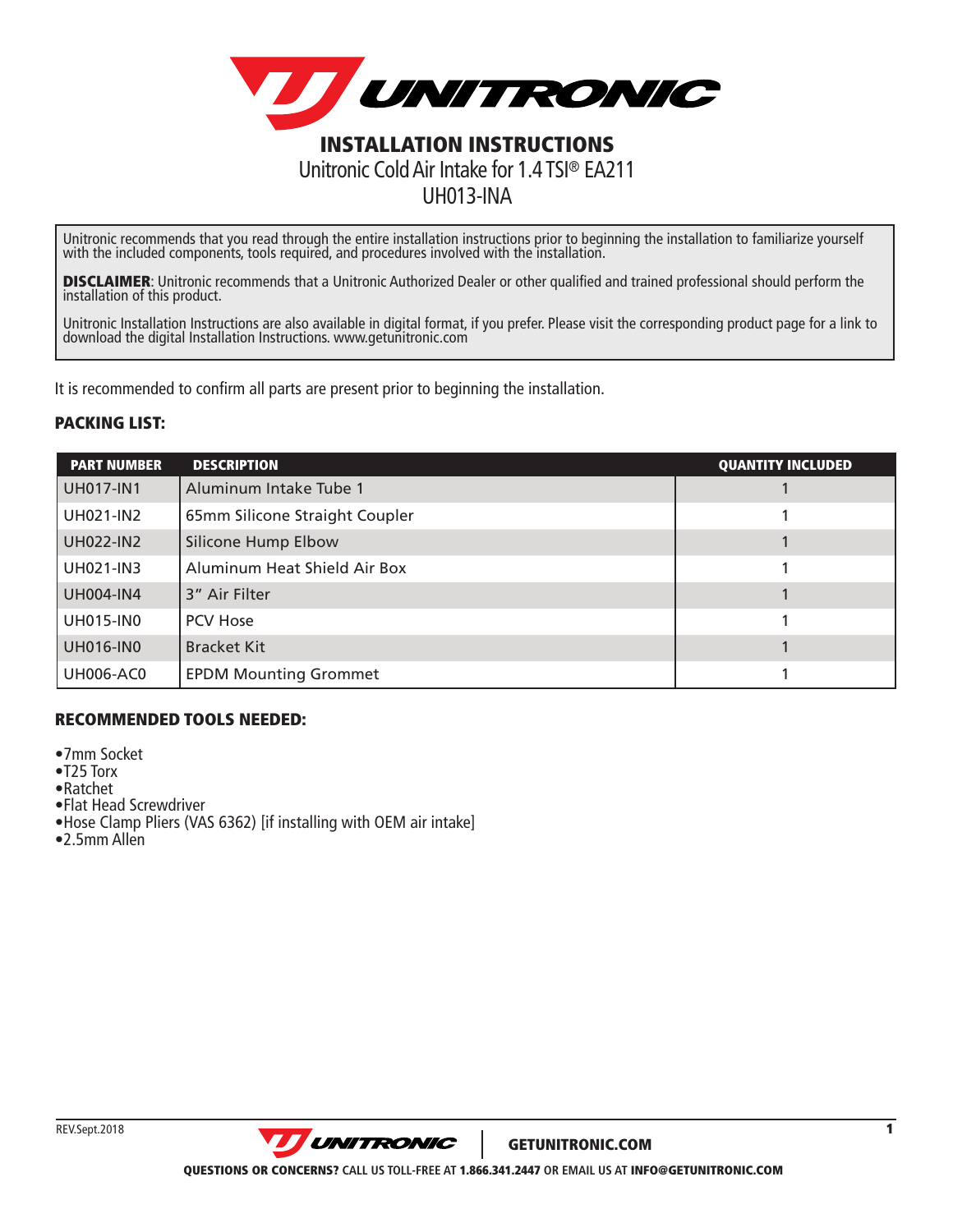

- 1 Open the Engine Compartment.
- Using your Hose Clamp Pliers, remove the clamp holding the accordion tube to the air duct guide (See Fig. 1) 2
- Next, using your T25 Torx, remove both torx fasteners holding the air duct guide to the radiator support and remove the air duct guide from the vehicle. (See Fig. 2) 3
- Using your Hose Clamp Pliers again, remove the clamp holding the intake tube coupler to the turbocharger inlet. (See Fig. 3) 4
- Next, disconnect the PCV line running from the PCV breather on the top of the valve cover to the intake tube. (See Fig. 4) 5
- Using some upward force, pull the intake tube and airbox assembly to release it from the mounting posts and remove from engine bay. (See Fig. 5) 6
- Locate the Unitronic 65mm Straight Silicone Coupler (UH021-IN2) and Intake Tube (UH017-IN1). Place the Straight Silicone Coupler onto the upper side of the Intake Tube and begin to tighten the clamp to hold the coupler onto the tube. Place hose clamp on other side, in preparation to be installed onto the vehicle. (See Fig. 6) 7





FIG. 2



FIG. 1 FIG. 2 FIG. 2 FIG. 3 FIG. 4 FIG. 4 FIG. 4



 $F/G$   $F$ 

REV.Sept.2018



FIG. 6



GETUNITRONIC.COM

QUESTIONS OR CONCERNS? **CALL US TOLL-FREE AT** 1.866.341.2447 **OR EMAIL US AT** INFO@GETUNITRONIC.COM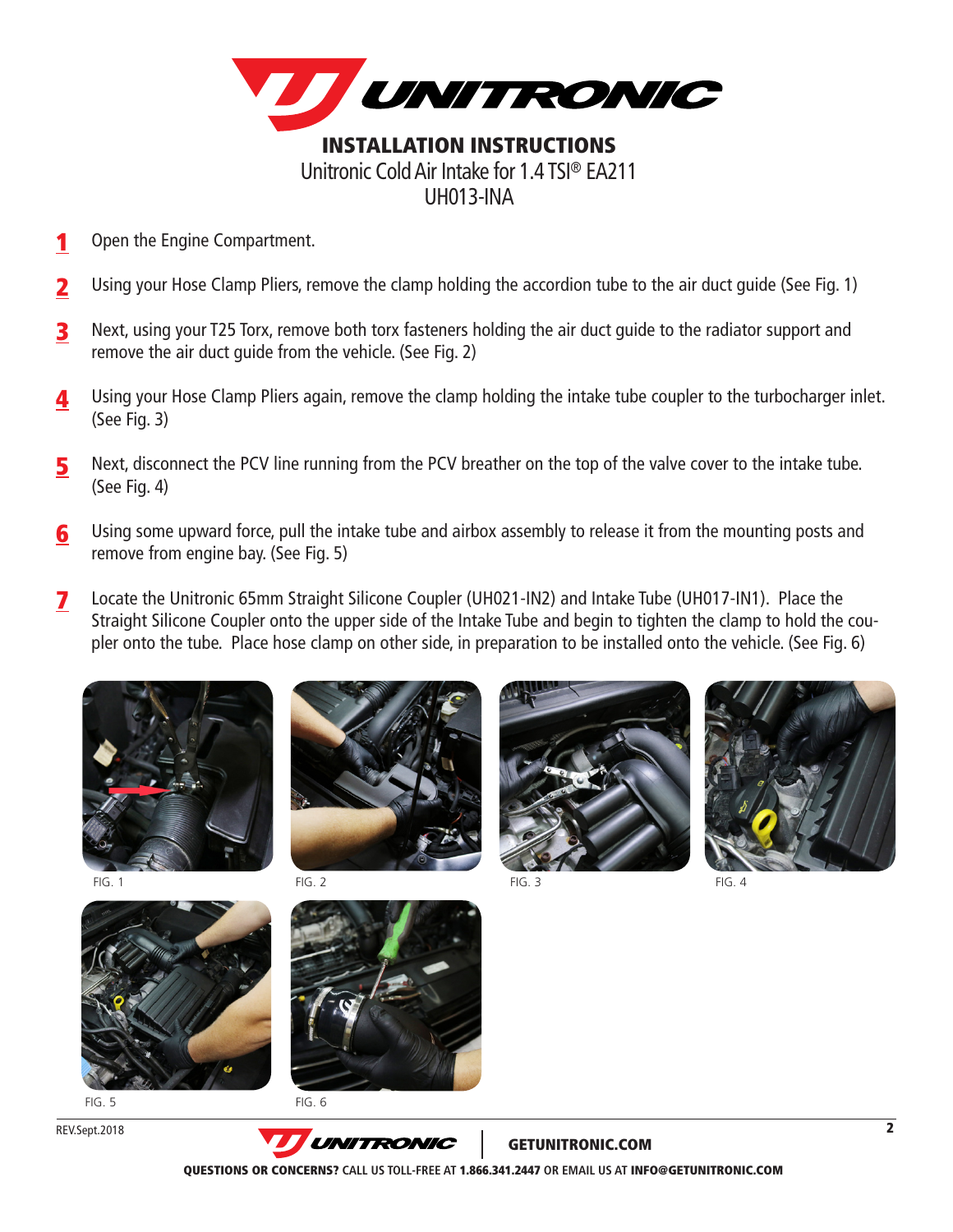

- 8 Locate the Unitronic Silicone Hump Elbow (UH022-IN2) and place it on the other end of the Unitronic Intake Tube and begin tightening the hose clamp to affix it to the intake tube. (See Fig. 7)
- Locate the Unitronic PCV Hose (UH015-IN0) and slide it onto the PCV nipple on the side of the Unitronic Intake Tube. This connection does not need to be clamped in place or held on with anything. (See Fig. 8) 9
- 10 Locate the Unitronic Heat Shield (UH021-IN3), Bracket Kit (UH016-IN0), EPDM Mounting Grommet (UH006-AC0) and Air Filter (UH004-IN4). Place the Mounting Grommet into the Bracket. Some lubrication may be required to ease the grommet into the bracket. Next, using your 2.5mm allen and 7mm socket, affix the mounting bracket to the appropriate spot on the bottom side of the heat shield and secure it in place tightly. (See Fig. 9)
- Mount the Air Filter onto the Heat Shield and tighten the clamp to hold the filter onto the heat shield. (See Fig.10) 11
- **12** Slide the Heat Shield Assembly into the Silicone Hump Elbow and loosely tighten the clamp. You will likely have to adjust the rotation of this connection, so leave the clamp loose.
- **13** At this point, the entire Unitronic Intake should be nearly completely assembled and ready to drop into location in the vehicle. Line up your mounting grommet and intake tube connections and using some downward pressure, push the mounting grommet onto the corresponding mounting post in the engine bay. (See Fig. 11)





 $FIG. 8$ 





FIG. 9 FIG. 10



 $FIG. 11$ 

REV.Sept.2018



GETUNITRONIC.COM